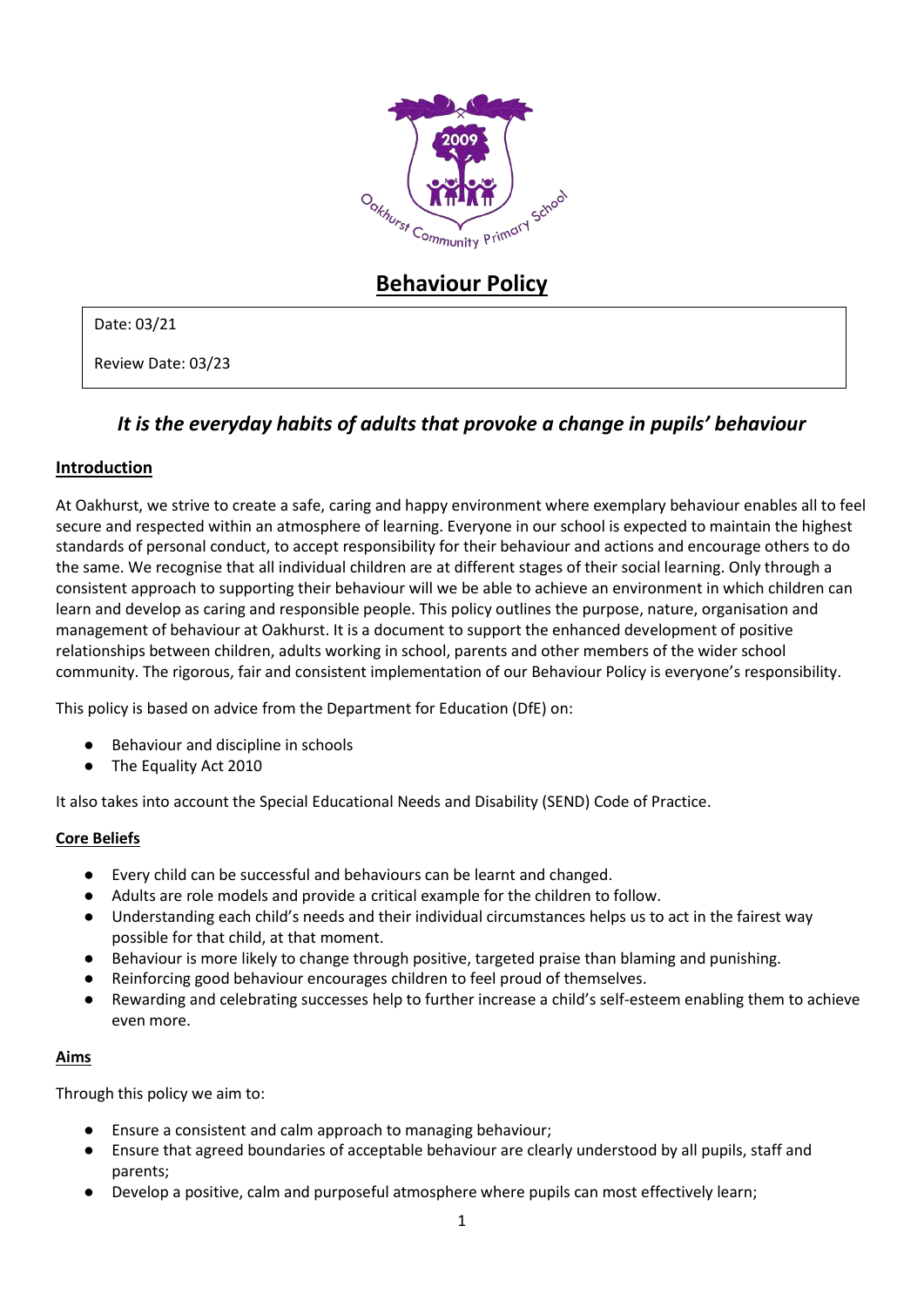- Ensure that all adults take responsibility for behaviour and follow-up any issues personally.
- Ensure pupils have clear understanding of expectations of their behaviour and are polite and considerate of others' feelings;
- Promote the use of restorative approaches in place of punishments;
- Promote pupils' self-esteem praising effort in both work and behaviour by providing an effective system of rewards;
- Encourage our pupils to respect their own and others' property;
- Foster good citizenship and self-discipline.

As a school community, through the taught curriculum as well as during all other opportunities we aim to:

- Ensure the atmosphere in the classroom environment is conducive to learning;
- Ensure children are aware of the consequences of their words and actions towards themselves and others;
- Teach specific social skills e.g. sharing, turn taking, listening to each other, how to address people politely, etc.;
- Teach strategies for children to solve conflicts peacefully;
- Teach specific co-operative and collaborative skills to enable children to work effectively as a member of a group;
- Agree boundaries of acceptable behaviour with all pupils and regularly remind children of these;
- Enable children to recognise, understand and respond appropriately to a range of feelings;
- Develop vocabulary to enable children to express feelings verbally rather than physically;
- Promote equal opportunities and instil a positive attitude towards differences;
- Promote peer support amongst everyone within the school community.

## **The role of the Headteacher and the Senior Leadership Team**

It is the role of the Headteacher, under the School Standards and Framework Act 1998, to implement the school Behaviour Policy consistently throughout the school, and to report to Governors, when requested, on the effectiveness of the policy. It is also the responsibility of the Headteacher to ensure the health, safety and welfare of all the children in the school. The Headteacher supports the staff by implementing the policy, by setting the standards of behaviour, and by supporting staff in the implementation of the policy. The Headteacher has access to records of all reported incidents of misbehaviour held on our electronic filing system. The Headteacher has the responsibility for giving fixed-term exclusions to individual children for serious acts of misbehaviour. For repeated or very serious acts of anti-social behaviour, the Headteacher may permanently exclude a child. Both these actions are reported to the School Governors.

Senior Leaders within the school play a pivotal role in supporting other adults within the school in maintaining the consistent application of the school's behaviour policy. They will also support teachers and other adults in school with tackling more serious behaviour concerns, as and when they may arise.

## **The role of the Governors**

Under Section 88(1) of the Education and Inspections Act 2006 (EIA), the governing body must ensure that policies designed to promote good behaviour and discipline on the part of its pupils are pursued at the school. The governing body has the responsibility of setting down these general guidelines on standards of discipline and behaviour, and of reviewing their effectiveness. The governors support the headteacher in carrying out these guidelines. The headteacher has the day-to-day authority to implement the school behaviour and discipline policy, but governors may give advice to the headteacher about particular disciplinary issues. The headteacher must take this into account when making decisions about matters of behaviour.

## **The role of the class teacher**

It is the responsibility of the class teacher to ensure that the school rules are enforced across the whole school (for all children) as well as in their class, and that their class behaves in a responsible manner. The class teachers at Oakhurst have high expectations of the children in terms of behaviour, and they strive to ensure that all children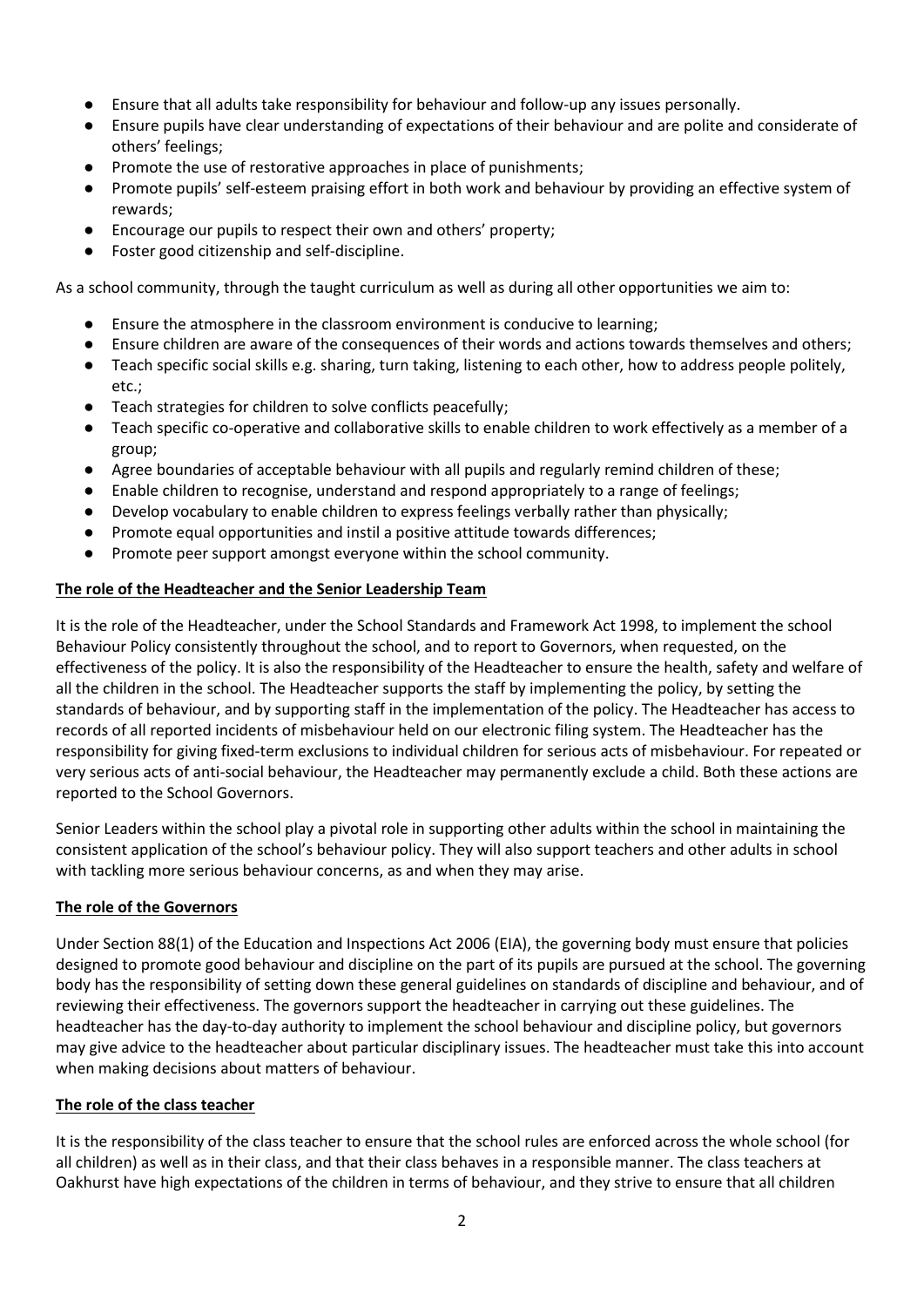work to the best of their ability. The class teacher treats each child fairly and enforces the three school rules consistently (Be Ready, Be Respectful, Be Safe). The teacher treats all children in their class with respect and understanding. It is recognised that the quality of learning experiences in the classroom will have an impact on behaviour. High expectations from teachers delivering a curriculum matched to the children's varying needs will help to motivate pupils promoting self-esteem and confidence.

## **The role of all other staff**

It is the responsibility of all staff to ensure that the school rules are enforced in and outside of the classroom, and that children behave in a responsible manner during lesson time as well as outside of these times. The staff at Oakhurst have high expectations of the children in terms of behaviour, and they strive to ensure that all children work to the best of their ability. All non-teaching staff treat each child fairly and enforce the three school rules consistently (**Be Ready, Be Respectful, Be Safe**) and treat all children with respect and understanding. Support staff should report any significant incidents back to the class teacher.

## **The Role of Children**

Children are responsible for their own actions. Adults in school will teach children to understand that their behaviour choices, whether they are positive or negative, will have consequences.

Children will feel proud of their good behaviour, the good behaviour of their class and of the school as a whole. Through effective and consistent rewards and praise across the school, they will learn that good things happen as a result of positive choices.

#### **Parental involvement**

Parents are under a legal duty to ensure that their child (aged 5-16) receives a suitable full time education either at school or by making other suitable arrangements. It is also recognised that external influences on children must be taken into account and related to the expectations of the school. The development of good relationships with parents will assist in the encouragement of support and understanding. Staff welcome early contact if parents have a concern about their child's behaviour or fear that they are being upset by others. If parents and the school work together we believe that the discipline and behaviour of pupils will be maintained and respected by all. Parents can help in the following ways:

- By ensuring that pupils arrive punctually for the start of the school day.
- By ensuring that pupils are appropriately dressed for school in our agreed school uniform and are prepared for PE so as to take a full part in all school activities.
- By supporting the school in our policy that all pupils are expected to **be ready, be respectful and be safe** at all times.
- By ensuring that pupils show a proper regard for other people's property, buildings and the environment.
- By ensuring regular attendance at school and avoiding unnecessary pupil absence.

We aim to:

- Welcome parents into school and make them feel valued.
- Develop good communication between parents and school.

## **Behaviour for Learning**

Our school has three simple rules: '**Be Ready, Be Respectful and Be Safe**', which are applicable to all situations, both in and out of school. These rules are explicitly taught and modelled by all members of our school community.

Our three school rules are further explored and explicitly taught in class, assemblies and other school experiences. These are examples of how they could be expanded and explained to the children.

**Be ready** - I will help myself and others to learn by being in the right place, with the right equipment and ready to listen and complete my work.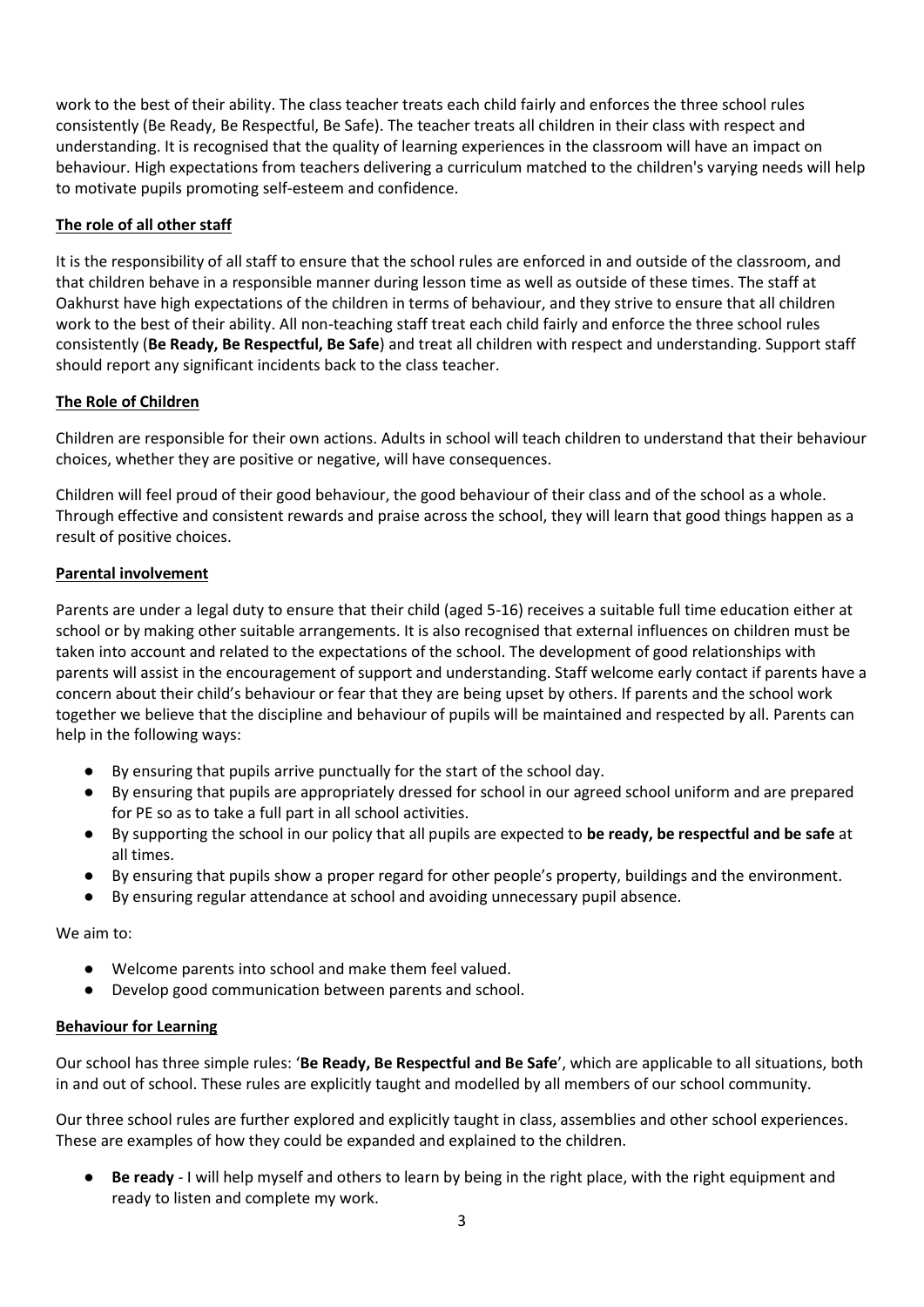- **Be respectful** I will listen and talk politely to adults and other pupils and look after equipment and other people's possessions.
- **Be safe** I will be kind and look after myself and others, following appropriate instructions from adults.

All of the rules will be adapted to meet the needs of the children according to their age. Children will also be taught how to adapt their behaviours specific to subject being taught (eg. how to be ready in a PE lesson will look very different to how to be ready in maths). The children will be shown how the behaviours will need to change accordingly.

We recognise that clear structures with predictable outcomes have the best impact on behaviour. Our school's principles for behaviour set out the rules, routines and consistent behaviours that all children and staff follow. Good behaviour is recognised sincerely rather than just rewarded. Children are praised publicly and reminded of rules in private.

We also understand that for some children, following our behaviour expectations are beyond their current developmental level. In these cases, these children will have access to bespoke positive behaviour plans, which will include carefully selected targets with rewards to reinforce positive behaviour, as well as clearly defined consequences for negative behaviour choices.

#### **Adult Responsibilities to Promote Excellent Behaviour**

When interacting with children, all adults at Oakhurst apply the following key principles:

- **Identify** the behaviour we expect;
- **Teach** behaviour explicitly;
- **Model** the behaviour we are expecting of the children;
- **Practise** behaviour skills;
- **Notice** excellent behaviour (the children going 'above and beyond' expectation);
- **Create** conditions where excellent behaviour can thrive.

All adults will follow routines and behaviours that are consistent and can be expected by children. Through these consistencies, adults will build trust and a respectful relationship with pupils.

## **Recognising Positive Behaviour**

Children at Oakhurst are encouraged to go above and beyond expectations of good behaviour. All adults are responsible for recognising when children are showing excellent behaviour and will praise the child publicly. High quality behaviour will be recognised through the use of:

- recognition boards in each classroom to identify all children who are meeting the agreed target of the class
- Friday reflection assemblies held in classrooms;
- 'Hot chocolate with the Head' for consistent, long-term positive behaviour;
- end-of-term reward for children who have behaved positively and have not received a 'restorative conversation'.

## **Relentless Routines**

These routines, consistently seen and heard around school, will ensure all children are clear about the behaviour expectations at Oakhurst.

Children and adults will be expected to demonstrate high standards of behaviour when moving around school, by displaying **'Proud Walking'**. Children and adults will walk with the posture of hands behind their back, chest out, walking tall and showing that they are proud to be wearing the school badge and being part of the Oakhurst community.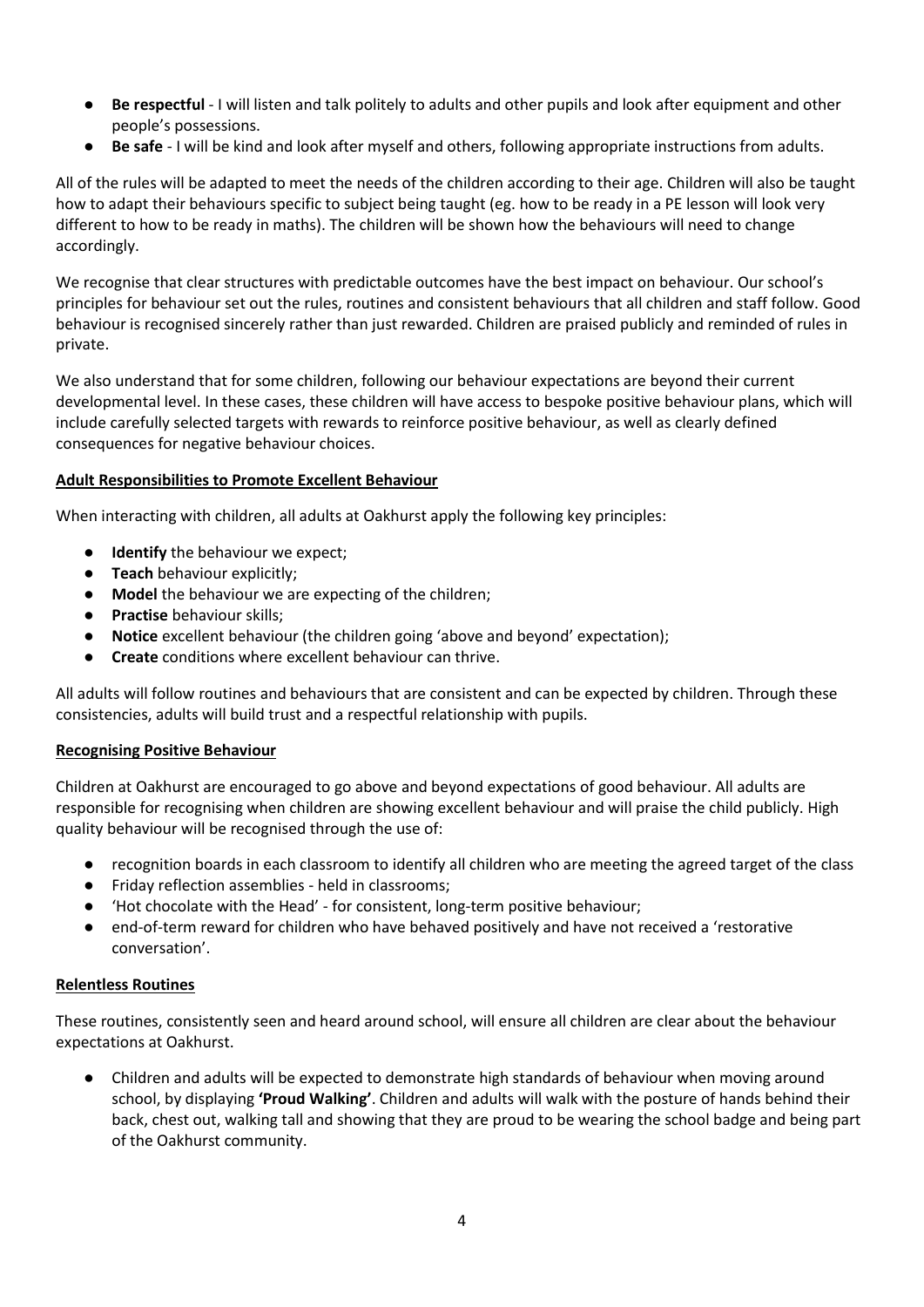- When adults in school require the full attention of a class or group of children, they will use the key phrase, **'Eyes on me'**. Pupils are taught to stop what they are doing, turn to face the adult and **Be Ready** to listen. This ensures a quiet and calm classroom where the teacher can address pupils at the same time.
- Adults and children across the school will engage in **'Great Greetings'** to foster a sense of community and friendliness. Adults will actively open conversations with any children they encounter within the school and will expect a response. Children will be taught and encouraged to greet adults that they encounter, both in the classroom and around the school site. They will have been taught about safety and that the adults around school are 'safe adults'.

### **Sanctions**

Sanctions need to be in proportion to the offence.

Sanctions should always:

- Make it clear that unacceptable behaviour affects others and has a negative effect on the school community;
- Avoid being applied to a whole group for the actions of individuals;
- Be consistently applied by all staff to help to ensure that children and staff feel supported and secure at all times.

It should also be made very clear that it is the behaviour that is unacceptable, and any sanction should address the behaviour and not be made personal to the child.

#### **Our behaviour steps:**

For the majority of behaviours, the following steps should be followed. When more serious or extreme behaviours are shown, the guidance in the 'Extreme behaviours' section should be followed. Whenever sanctions are being given, a gentle approach should always be used.

- 1. Reminder of the rules
- 2. Caution making the child aware that their negative behaviour has been noticed
- 3. Final warning making it clear that there will be further consequences if negative behaviour continues
- 4. Self-reflection a time-out to reflect on their behaviour
- 5. Repair conversation teaching the child more appropriate behaviour choices

Repair conversations will be held by the adult who has actioned the self-reflection time. It is the consistent and reliable application of these conversations that will teach children the appropriate behaviour choices. These conversations should not be held in an uncomfortable and formal setting (such as either side of a desk). Instead, they should be carried out as part of another activity. This could be tidying desks, gathering books or walking on the playground.

#### **Playground behaviour steps**

For low-level behaviour issues (rough play, going into places where they are not allowed, unkind words towards others, disrespectful behaviour, etc) that may arise during playtime, similar steps will be taken.

#### **Behaviour outside of school time (and on educational visits)**

The expectations of children's behaviour, as detailed in this policy, are applied equally to school trips.

#### **Extreme Behaviours**

Some children exhibit particular behaviours based on early childhood experiences and family circumstances. As a school, we recognise that their behaviour is their way of communicating their emotions. Where possible, we use our most skilful staff to build relationships with these children individually. These children may have bespoke 'Positive Handling Plans' that detail additional support, strategies and expectations.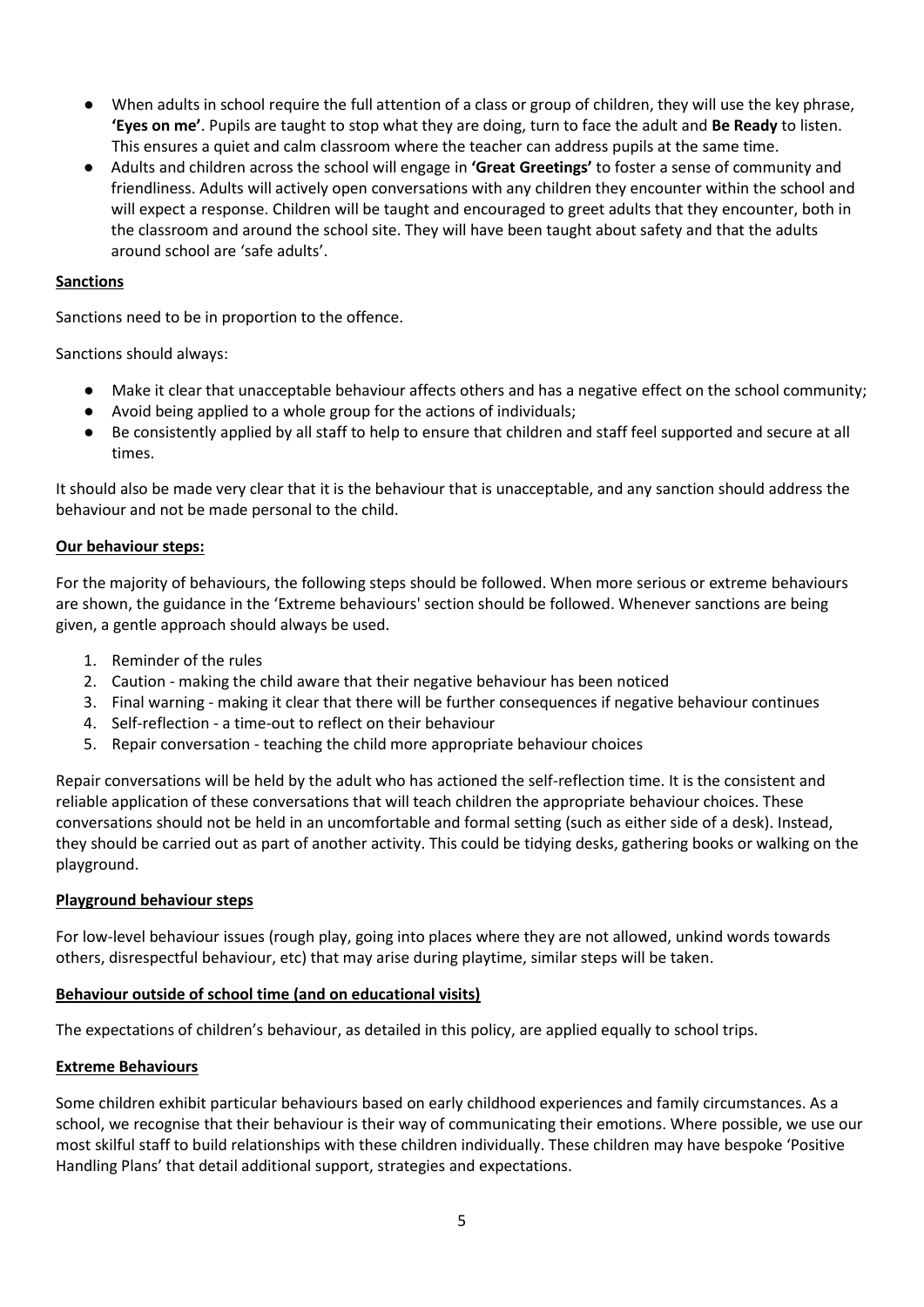When dealing with an episode of extreme behaviour, staff may need to restrain a child if they or another person is unsafe. This will only be used as a last resort and by experienced, trained staff only. The school will record all incidents of extreme behaviour and where restraint or handling of any kind has been used, the incident will be recorded in the 'Bound and Numbered Book'.

Exclusions will occur following extreme incidents at the discretion of the Headteacher. A fixed-term exclusion will be enforced under these conditions:

- Staff need respite after an extreme incident;
- The child needs time to reflect on their behaviour;
- To give the school time to create a plan which will support the child better;
- The child being at home will have a positive impact on future behaviour.

If these conditions are not met, other options may include a day withdrawal with the Headteacher or another member of the Leadership Team based in another part of the school. We understand that throughout this process, it is imperative that we explain what is happening and why it is happening to parents and arrange meetings to discuss.

If a situation arises of a child making an allegation against a staff member, the headteacher will report to the Local Authority Designated Officer. After any necessary investigation has been carried out, any malicious allegations will be followed up. This could include temporary or permanent exclusion and even a referral to the police if the headteacher believes a criminal offence has been committed.

#### **Unacceptable Behaviours**

Occasionally, some children may behave in an extreme way which is out of character for them. Unacceptable behaviours may need to bypass our stepped system in order to be dealt with more quickly by a member of the SLT. If this occurs, a focussed meeting involving SLT and the staff members will be arranged to discuss what happened.

However, it is important to maintain that all adults can deal with these types of behaviour.

Unacceptable behaviours may include:

- Violence (i.e. physical contact made with the intention to harm)
- Defiance / rudeness towards any adult
- Persistent taunting, teasing and bullying behaviour (see Anti-bullying Policy)
- Stealing
- Spitting
- Inappropriate sexual behaviour
- Inappropriate language (including swearing and sexual language)

## **Physical Attacks on Adults**

At Oakhurst, we take incidents of violence toward staff very seriously. We also understand that staff are the adults in the situation and can use a 'common sense' approach to keep themselves and the child safe to manage the situation effectively. Staff can use 'reasonable measures' to protect themselves in accordance with our Positive Handling Policy and call for additional support if needed. Staff who defend themselves will have the full support of the Leadership Team and the Local Governing Body, as long as their actions are in line with our policy and do not use excessive force. Only staff who have been trained in physical restraint should restrain a child unless there is an immediate risk to that child or another person. Details relating to the use of physical intervention can be found in our Physical Intervention Policy.

All staff should report incidents directly to the Headteacher and/or Designated Safeguarding Lead and make a record of the details of the event.

## **Exclusion (Fixed Term & Permanent)**

Exclusion is an extreme step and will only be taken in cases where: